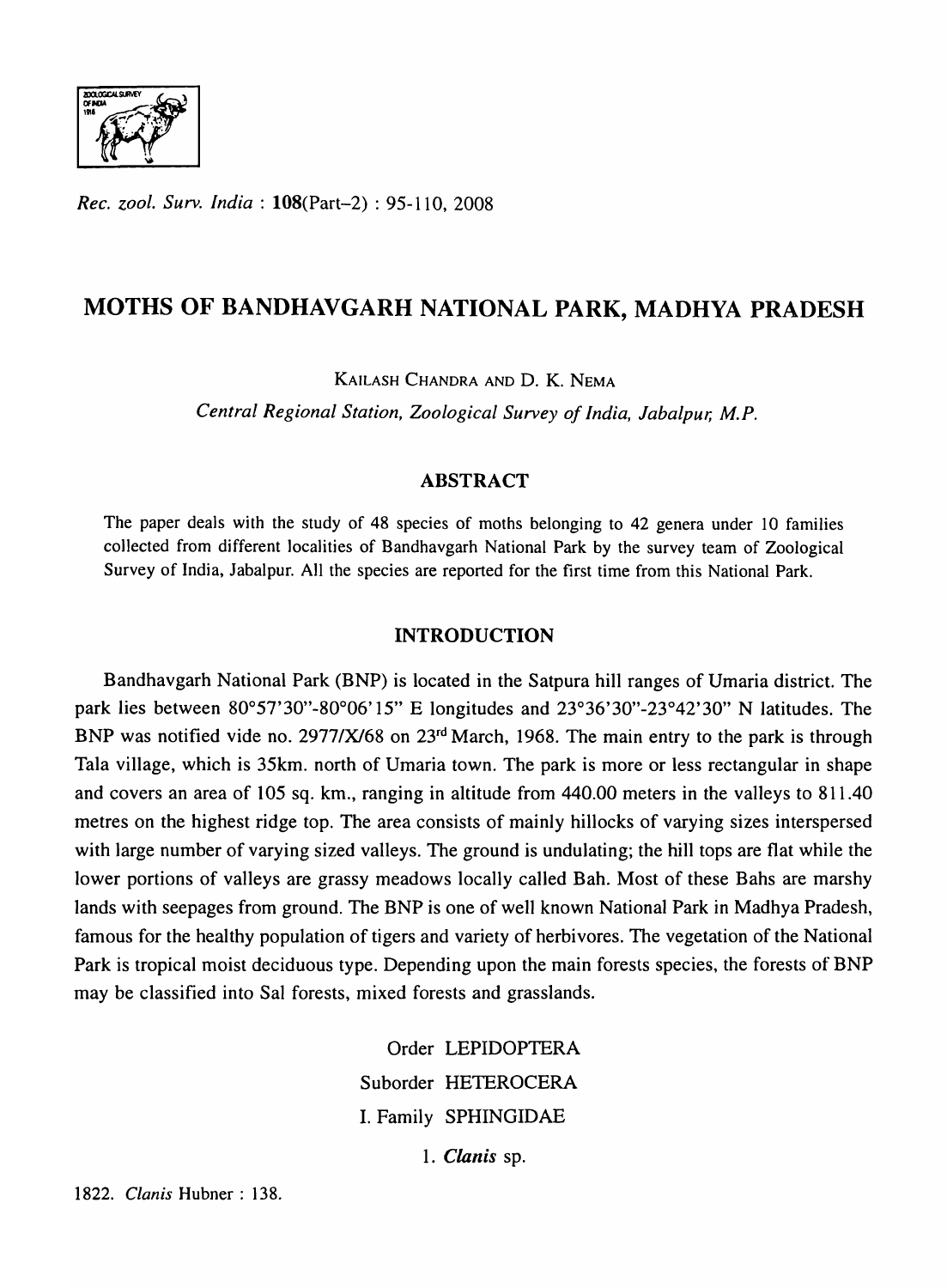<sup>96</sup>*Rec. zool. Surv. India* 

1937. Clanis, Bell & Scott, *Fauna Brit. India*, Moths, 5: 139.

1997. *Clan is,* MandaI & Maulik, *Fauna of West Bengal,* Zool Surv. India, 7 : 622.

*Material examined:* Umaria, BNP, Tala, 3.10.2002 (lex.), ColI. M. L. Koshta.

*Wing expanse* : 130 mm.

*Distribution* : India : Throughout including Madhya Pradesh (Umaria). *Elsewhere* : Oriental extending into the Palaearctic and Ethiopian Regions.

#### *2. Hippotion boerhaviae* (Fabricius)

*1775. Sphinx boerhaviae* Fabricius, *Syst. Ent. P.,* : 542.

1937. Hippotion boerhaviae, Bell & Scott, *Fauna Brit. India*, Moths, 5: 424.

*1997. Hippotion boerhaviae,* MandaI & Maulik, *Fauna of West Bengal, zool Surv. India,* 7 : 637.

*Material examined:* Umaria, BNP, Tala, 3.10.2002, (2ex.), Co]]. R. K. Singh.

*Wing expanse* : 52 mm.

*Distribution:* India: Madhya Pradesh (Indore, Seoni and Umaria), West Bengal, Andhra Pradesh, Gujarat, Orissa, Sikkim, Southern Peninsula, West Himalaya and Maharashtra. *Elsewhere:* Pakistan, Sri Lanka, Bhutan, South China, Malaya and Philippines.

# *3. Marumba dyras dyras* (Walker)

*1869. Smerinthus dyras* Walker, *Cat. Lep. Het. Brit. Mus.,* 8 : 250.

*1937. Marumba dyras dyras,* Bell & Scott, *Fauna Brit. India,* Moths,S: 179.

*Material examined:* Umaria, BNP, Tala, 26.9.2002 (2ex.), Col1. M. L. Koshta.

*Wing expanse* : 92 mm.

*Distribution* : India : Madhya Pradesh (Hoshangabad and Umaria), Western and Eastern Himalayas, South India and Andaman Islands. *Elsewhere:* Southeast Asia.

#### *4. Nephele didyma* (Fabricius)

*1777. Sphinx didyma* Fabricius, *Syst. En!.,* : 543.

1937. Nephele didyma, Bell & Scott, *Fauna Brit. India*, Moths, 5: 325.

*Material examined:* Umaria, BNP, Tala, 19.9.2002, (lex.), ColI. M. L. Koshta.

*Wing expanse-*72 mm.

*Distribution:* India: Madhya Pradesh (Indore, Seoni, Shivpuri, Umaria). Western and Eastern Himalayas, South India, Andaman Islands. *Elsewhere:* Southeast Asia, Pakistan, Afghanistan, New Guinea and Northern Australia.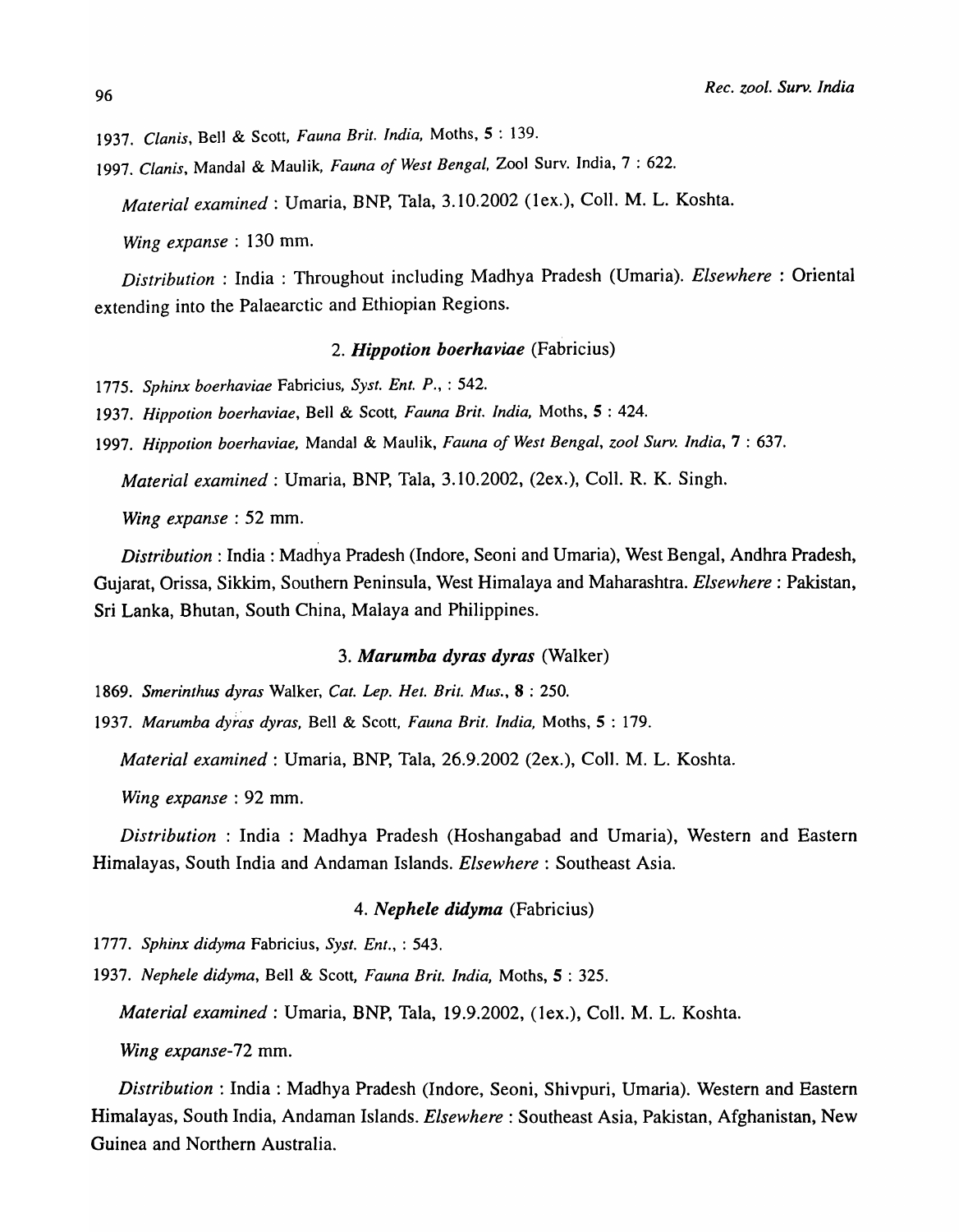#### *5. Oxyamhulyx* sp.

*1903. Oxyambulyx* Rothschild & Jordan: 192.

*1937. Oxyambulyx,* Bell & Scott, *Fauna Brit. India,* Moths, 5 : 109.

*Material examined:* Umaria, BNP, Tala, 27.9.2002 (lex.), ColI. M. L. Koshta.

*Wing expanse* : 120 mm.

*Distribution:* India including Madhya Pradesh (Umaria). *Elsewhere:* Palaearctic Region to the Philippines.

# *6. Psilogramma menephron menephron* (Cramer)

*1780. Sphinx menephron* Cramer, *Pap. Exot.,* 3 : 164.

*1937. Psilogramma menephron menephron,* Bell & Scott, *Fauna Brit. India,* Moths, 5 : 77.

*Material exanlined* : Umaria, BNP, Tala, 19.9.2002, (lex.), ColI. R. K. Singh.

*Wing expanse* : 110 mm.

*Distribution* : Throughout India including Madhya Pradesh (Seoni and Umaria). *Elsewhere* : Nepal, Sri Lanka, China and eastwards to the Solomon Islands and Eastern Australia.

#### *7. Rhyncholaha acteus* (Cramer)

*1779. Sphinx acteus* Cramer, *Pap. Exot.* Ii : 93.

1937. Rhyncholaba acteus, Bell & Scott, *Fauna Brit. India*, Moths, 5:462.

*1982. Rhyncholaba acteus,* Barlow, *An Introduction to the Moths of South East Asia: 60.* 

*Material examined:* Umaria, BNP, Tala, 30.9.2002, (lex.), ColI. R. K. Singh.

*Wing expanse* : 72 mm.

*Distribution:* India: Madhya Pradesh (Mandla and Umaria), Western and Eastern Himalayas and South India. *Elsewhere:* Sri Lanka, Myanmar to the Moluccas and China.

# *8. Theretra alecto alecto* (Linnaeus)

*1758. Sphinx alec to* Linnaeus, *Syst. Nat. Ed.,* **10** : 492.

*1937. Theretra alecto alecto,* Bell & Scott, *Fauna Brit. India,* Moths,S: 440.

*Material examined:* Umaria, BNP, Tala, 29.9.2002, (lex.), ColI. R. K. Singh.

*Wing expanse* : 80 mm.

*Distribution:* India: Madhya Pradesh (Indore, Jabalpur, Hoshangabad, Umaria), Western and Eastern Himalayas, and South India. *Elsewhere:* Myanmar, Northward to Formosa, and Eastward to the Key Islands.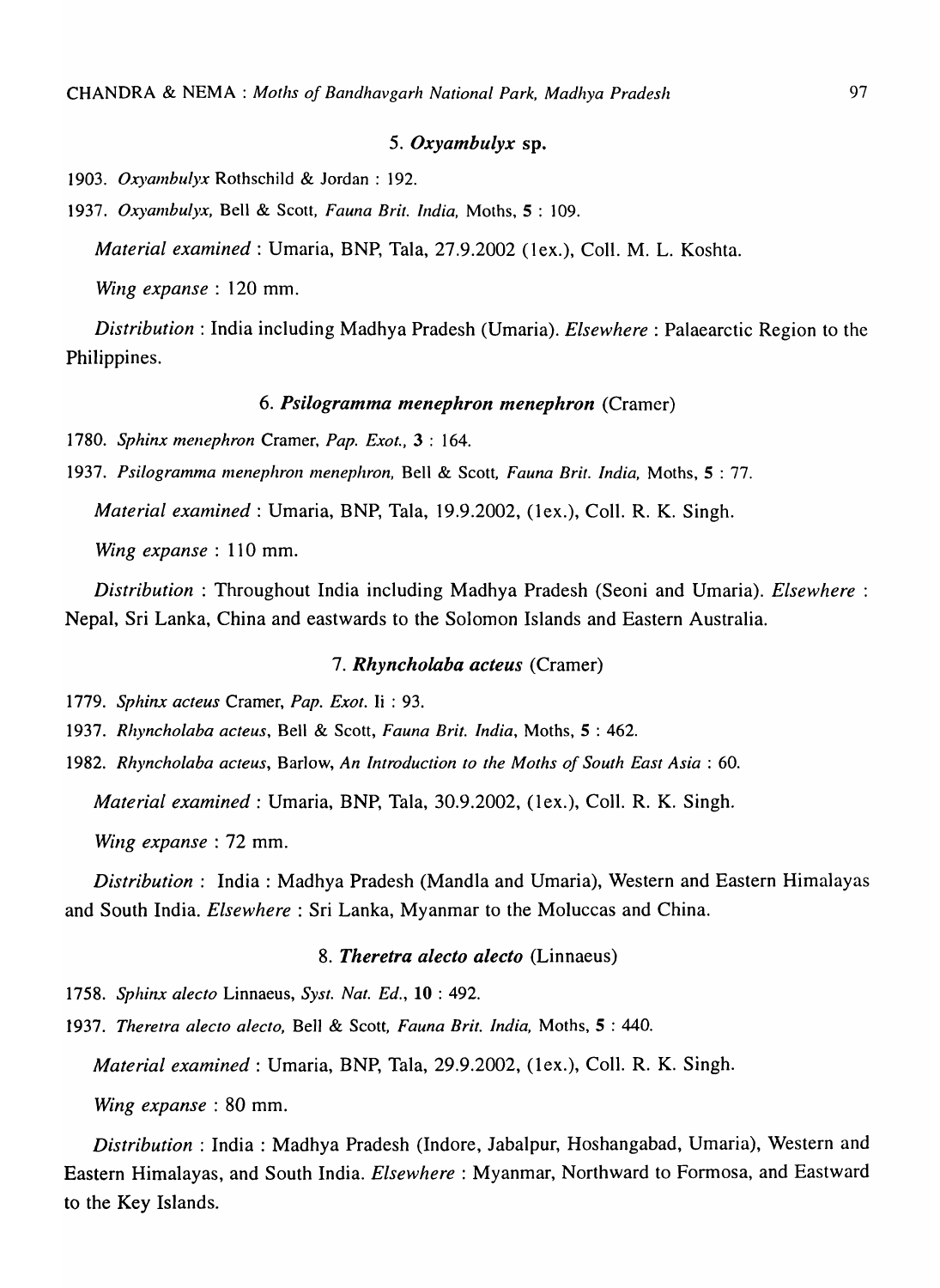# *9. Theretra boisduvali* (Bugnion)

- *1839. Sphinx boisduvali* Bugnion, *Ann. Soc. ent. France,* F : 115.
- *1937. Theretra boisduva/i,* Bell & Scott, *Fauna Brit. India,* Moths, 5 : 433.
- *1987. Theretra boisduvali,* Holloway, *The Moths of Borneo,* Part, 3 : 174.

*Material examined:* Umaria, BNP, Tala, 25.9.2002 (lex.), CoIl. M. L. Koshta.

*Wing expanse* : 106 mm

*Distribution:* India: Madhya Pradesh (Seoni and Umaria), Chhattisgarh (Bilaspur) and Sikkim. *Elsewhere:* Sri Lanka, South-west Asia to Sundaland and Lesser Sundas.

#### *10. Theretra oldenlandiae oldenlandiae* (Fabricius)

- *1775. Sphinx oldenlandiae* Fabricius, *Syst. Ent.,* : 542.
- 1937. Theretra oldenlandiae oldenlandiae, Bell & Scott, *Fauna Brit. India*, Moths, 5:448.

*Material examined:* Umaria, BNP, Tala, 1.10.2002 (3ex.), CoIl. R. K. Singh.

*Wing expanse:* 70 mm.

*Distribution* : India : Madhya Pradesh (Indore, Hoshangabad, Umaria), Western and Eastern Himalayas, South India. *Elsewhere:* Sri Lanka, Myanmar to Japan and New Guinea.

## II. Family GEOMETRIDAE

## 11. *Antitrygodes cunceilinea* (Walker)

- *1863. Geometra cunceilinea* Walker, *Cat. Lep. Het. Brit. Mus .. ,* xxvi, : 1752.
- *1895. Trygodes cunceilinea,* Hampson, *Fauna Brit. India,* Moths, 3 : 461.
- *1982. Antitrygodes cunceilinea,* Barlow, *An introduction to the Moths of South East Asia: 124.*

*Material examined:* Umaria, BNP, Tala, 29.9.2002 (lex.), ColI. R. K. Singh.

*Wing expanse:* 32 mm.

*Distribution:* India: Madhya Pradesh (Hoshangabad, Seoni and Mandla, Umaria). *Elsewhere*  : Myanmar, Thailand and Malaya.

#### 12. *Godonela translineata* Walker.

*1866. Macaria translineata* Walker, *List Specimens lipid. Insects Colin Br. Mus.,* 35: 1658.

*1997 Godonela translineata,* Holloway, *The Moths of Borneo, The Malayan Nature Journal,* 47(12) : 166. *Material examined:* Umaria, BNP, Tala, 21.9.2002 (lex.), Coil. M. L. Koshta.

*Wing expanse* : 32 mm.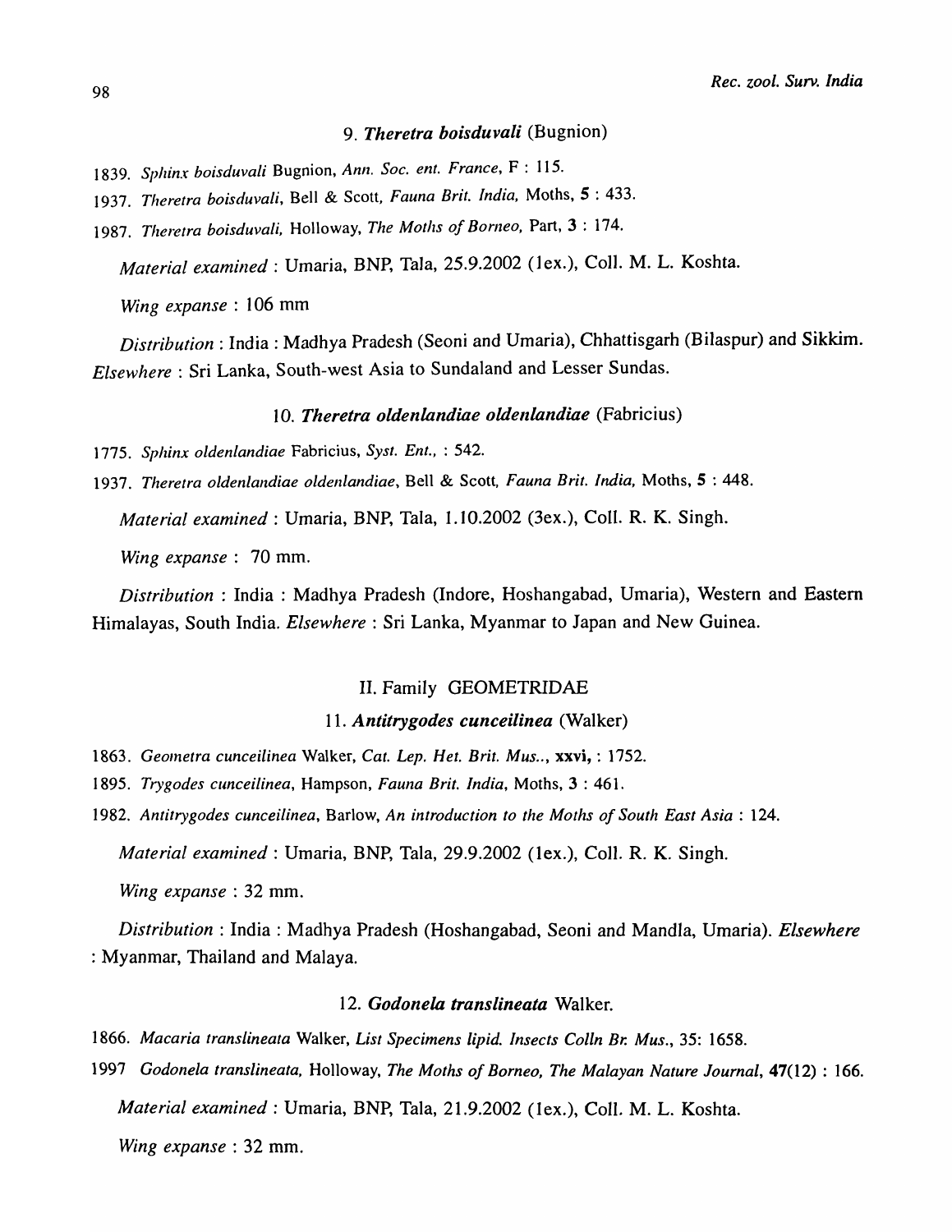*Distribution:* India: Madhya Pradesh (Umaria). *Elsewhere:* Borneo, Sumatra, Thailand and Sulawesi.

#### *13. Hyposidra talaca* (Walker)

*1860. Lagyra talaca* Walker, *Cat. Lep. Het. Brit. Mus.,* 20 : 59.

*1895. Hyposidra talaca.* Hampson, *Fauna Brit. India,* Moths, 3 : 213.

*Material examined:* Umaria, BNP, Tala, 30.9.2002 (2ex.), ColI. M. L. Koshta.

*Wing expanse:* 44 mm.

*Distribution* : Throughout India including Madhya Pradesh (Hoshangabad and Umaria) and Andamans. *Elsewhere:* Myanmar, Java, Sri Lanka, Borneo, Celebes, and Philippines.

## III. Family NOTODONTIDAE

#### *14. Antheua servula* (Drury)

*1773. Phalaena servula* Drury. *Ins Exot.* ii : 20.

*1887. Antheua discalis.* Cotes & Swinhoe, *Cat. Moths of India,* **II** : 171.

*1892. Antheua servula,* Hampson, *Fauna Brit. India,* Moths, 1 : 145.

*Material examined:* Umaria, BNP, Tala, 29.9.2002, (lex.), ColI. R. K. Singh.

*Wing expanse:* 45 mm.

*Distribution* : India : Madhya Pradesh (Indore, Umaria), Maharashtra, Himachal Pradesh and Tamil Nadu. *Elsewhere:* Sri Lanka, Myanmar and Java.

### *15. Cerura liturata* Walker

*1859. Cerura liturata* Walker, *Cat. Lep. Het. Brit. Mus.,* v : 988.

*1892. Cerura liturata.* Hampson, *Fauna Brit. India,* Moths, 1: 155.

*Material examined:* Umaria, BNP, Tala, 20.9.2002, (2ex.), CoIl. M. L. Koshta

*Wing expanse* : Male-46 mm.

*Distribution:* India: Madhya Pradesh (Seoni and Umaria), Maharashtra, Tamil Nadu, Assam and Sikkim. *Elsewhere:* Sri Lanka and China.

# *16. Phalera raya* Moore

*1859. Phalera raya* Moore, *Cat. Lep. Mus. E. I. C.,* ii : 434.

*1892. Phalera raya,* Hampson, *Fauna Brit. India,* Moths, 1 : 134.

*Material examined:* Umaria, BNP, Tala, 26.9.2002 (4ex.), ColI. M. L. Koshta. *Wing expanse* : 78 mm.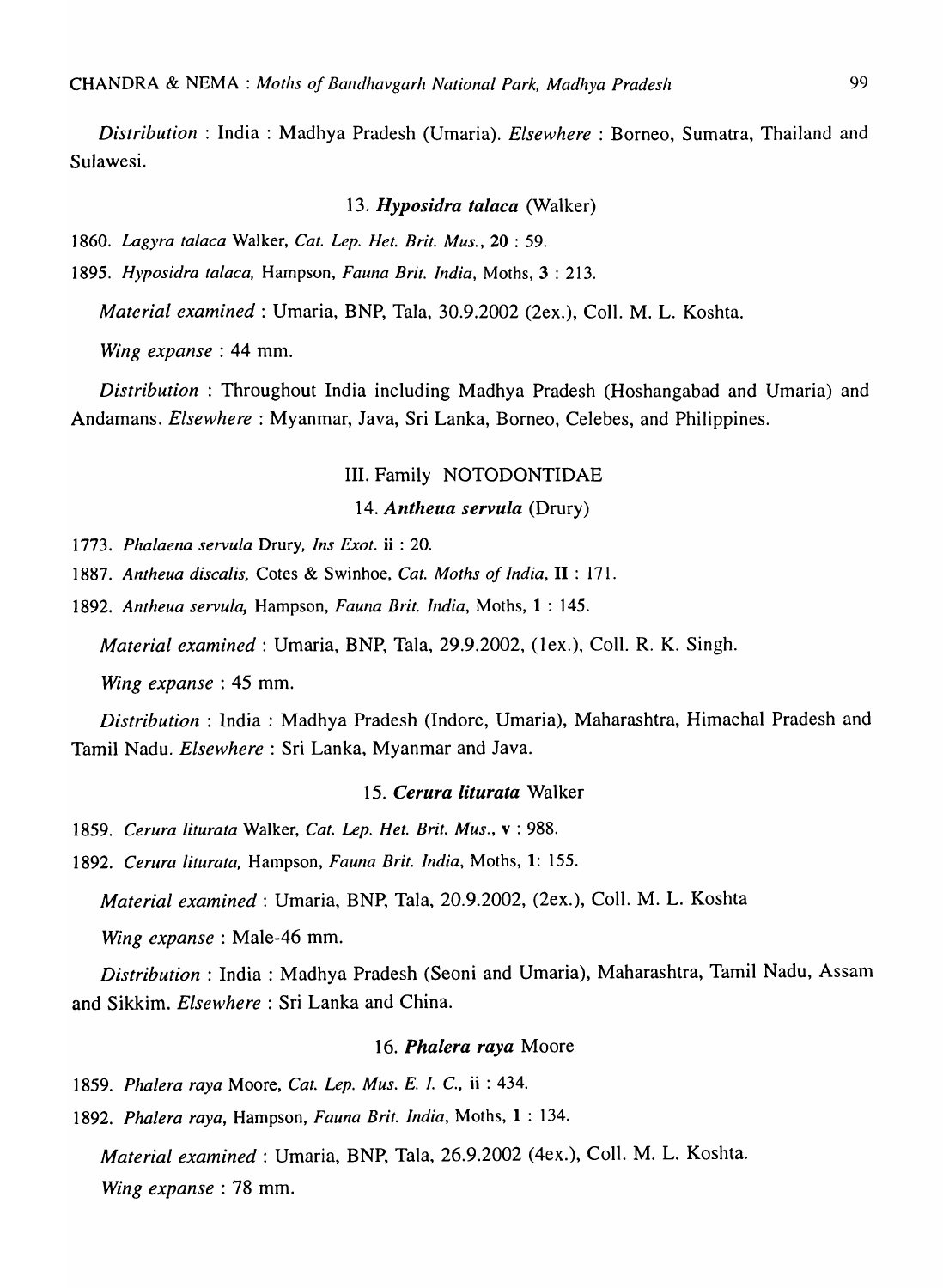*Distribution:* India: Madhya Pradesh (Seoni, Hoshangabad, Umaria), Maharashtra, Himachal-Pradesh, West Bengal, Tamil Nadu, Nagaland and Sikkim. *Elsewhere:* Sri Lanka and China.

*17. Spatalia argentifera* (Walker)

*1862. Allata argentifera* Walker, 1. *Linn. Soc. Lond. Zool.,* 6 : 140.

*1892. Spatalia argentifera,* Hampson, *Fauna Brit. India,* Moths, 1 : 169.

*Material examined* : Umaria, BNP, Tala, 24.9.2002, (6ex.), Coll. M. L. Koshta.

*Wing expanse* : 50-54 mm.

*Distribution:* India: Madhya Pradesh (Seoni and Umaria), Sikkim and Karnataka. *Elsewhere:*  Myanmar.

## IV. Family URANIIDAE

# *18. Micronia aculeata* Guenee

*1857. Micronia aculeata* Guenee, *Hist. Nat. Des. Ins.,* : 26.

*1895. Micronia aculeata,* Hampson, *Fauna Brit. India,* Moths: 117.

*Material examined:* Umaria, BNP, Tala, 27.9.2002 (2ex.), ColI. M. L. Koshta.

*Wing expanse* : 42mm.

*Distribution:* Throughout India including Madhya Pradesh (Hoshangabad, Seoni, Umaria), and Andaman's. *Elsewhere:* China, Formosa, Myanmar, Java, Sri Lanka and Borneo.

#### V. Family SATURNIIDAE

## *19. Actias selene* (Hubner)

*1806. Echidna caudate selene* Hubner, *Samml. Exot. Schmett.,1:* 3 pI. : 172(M), 174 (F)

*1892. Actias selene,* Hampson, *Fauna Brit. India,* Moths, 1 : 13.

*Material examined:* Umaria, BNP, Tala, 2.10.2002 (Sex.), ColI. R. K. Singh.

*Wing expanse:* 132-140 mm.

*Distribution:* Throughout India including Madhya Pradesh (Seoni and Umaria). *Elsewhere:* Sri Lanka, Myanmar and China.

# VI. Family PYRALIDAE

#### *20. Cirrhochrista brizoalis* (Walker)

*1859. Margaronia brizoalis* Walker, *Cat.,* xix: 976.

*1896. Cirrhochrista brizoalis,* Hampson, *Fauna Brit. India,* Moths, iv: 50.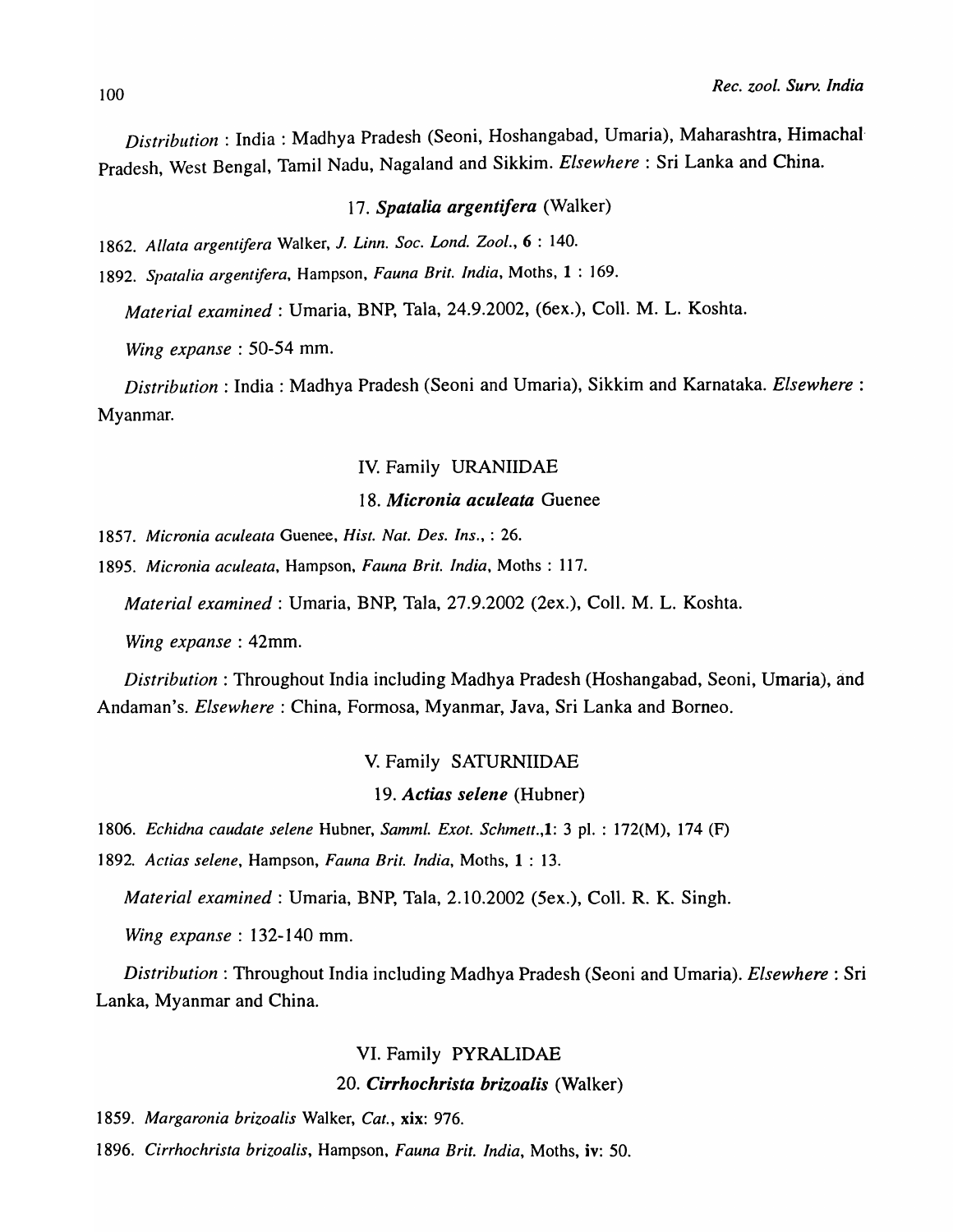*Material examined:* Umaria, BNP, Tala, 3.10.2002, (3ex.), ColI. R. K. Singh.

*Wing expanse:* Male: 22-28 mm.

*Distribution* : India: Madhya Pradesh (Seoni and Umaria), Maharashtra, Tamil Nadu, and N. W. Himalayas. *Elsewhere:* Australia, Borneo, Celebes, China, Japan and Taiwan.

# *21. Cnaphalocrocis medinalis* (Guenee)

*1854. Salbia medinalis* Guenee, *Delt* & *Pyral.,* : 201.

*1896. Cnaphalocrocis m edin a lis,* Hampson, *Fauna Brit. India,* Moths, 4 : 275.

*1980. Cnaphalocrocis medinalis,* MandaI & Bhattacharya, *Rec. zool. Surv. India,* 77(1-4) : 306.

*Material examined:* Umaria dist. BNP, Tala, 25.9.02, (2ex), ColI. R. K. Singh. Mandla dist.Kisli, 8.9.2003 (lex), CoIl. D. K. Nema.

*Wing expanse:* 20-22 mm.

*Distribution:* Throughout India including Madhya Pradesh (Umaria and Mandla). *Elsewhere:*  Japan; throughout the Oriental and Australian regions.

#### *22. Diaphania bivitralis* (Guenee)

*1854. Glyphodes bivitralis* Guenee, *Delt. Edt. Pyral.,* : 293.

*1896. Glyphodes bivitralis,* Hampson, *Fauna Brit. India,* Moths, 4: 355.

*1980. Diaphania bivitralis,* MandaI & Bhattacharya, *Rec. zool. Surv. India,* 77(1-4): 324.

*Material examined: Umaria, BNP, Tala, 2.10.02 (1ex), coll. R. K. Singh.* 

*Wing expanse* : 34 mm.

*Distribution* : India : Madhya Pradesh (Umaria), Himachal Pradesh (Simla), Sikkim, West Bengal (Kolkata) Maharashtra (Mumbai), Tamil Nadu, Uttaranchal and Andamans & Nicobar Island. *Elsewhere* : Australia, Borneo, Myanmar, Java, Malaya, Philippines and Sri Lanka.

#### *23. Euclasta defamatalis* (Walker)

*1859. Ib,trgia defamatalis* Walker, *Cat. Lep. Het. Brit. Mus.* xviii: 544.

*1896. Euclasta defamatalis,* Hampson, *Fauna Brit. India,* Moths, 4: 364.

*Material examined* : Umaria, BNP, Tala, 3.10.02 (2ex), coll. R. K. Singh

*Wing expanse:* 24-30 mm.

*Distribution:* Throughout India including Madhya Pradesh (Seoni and Umaria). *Elsewhere:* Sri Lanka and Myanmar.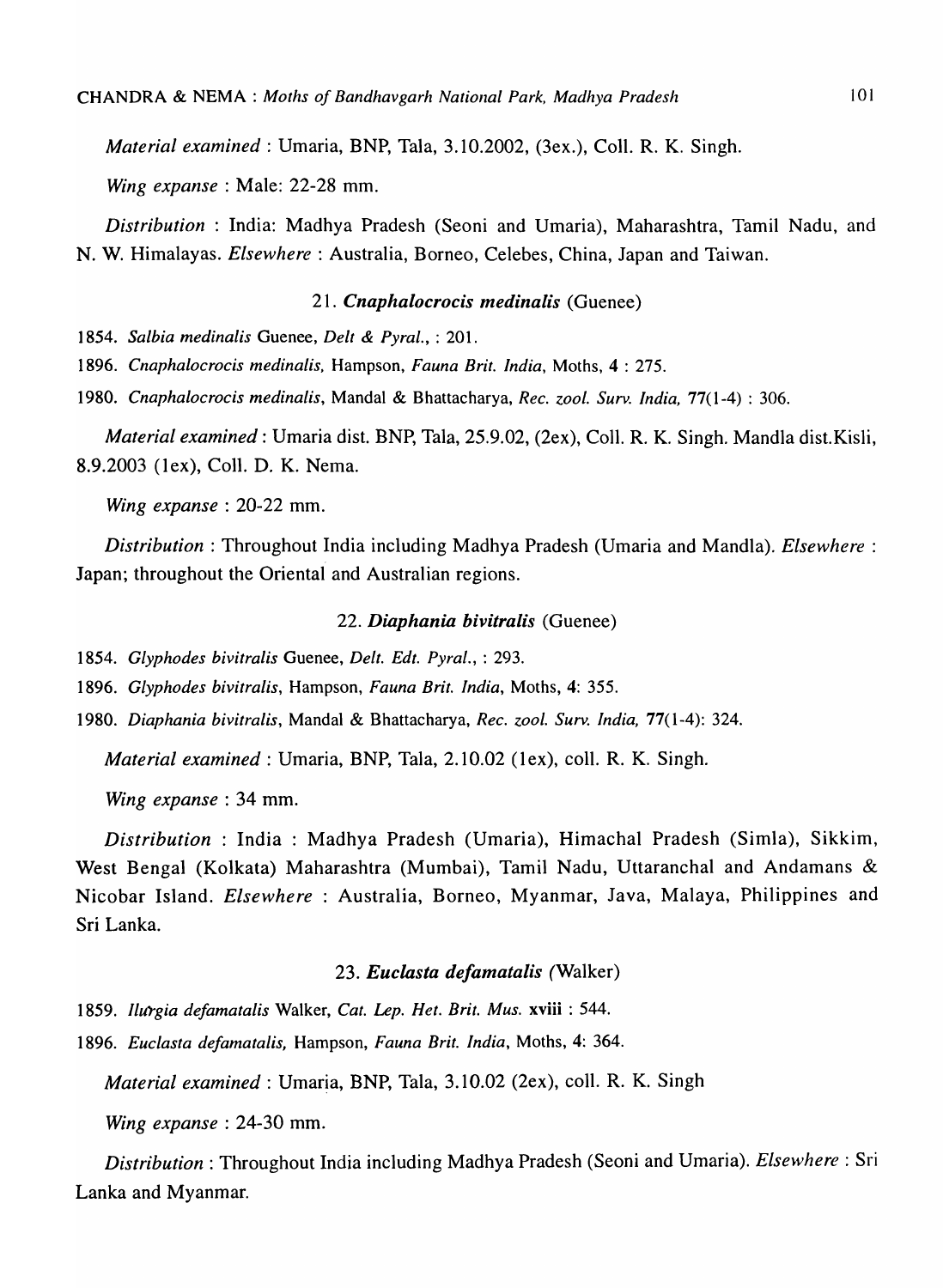# *24. Hymenia recurvalis* (Fabricius)

*1782. Phalaena recurvalis* Fabricius, *Ent. Syst. iii,* pt. 2 : 237.

*1896. Zinckenia jascialis,* Hampson, *Fauna Brit. India,* Moths, 4 : 262.

*1980. Hymenia recurvalis,* MandaI & Bhattacharya, *Rec. zool. Surv. India,* 770-4) : 303.

*Material exanlined* : Umaria, BNP, Tala, 21.9.2002 (lex.). Patour, 23.9.02 (lex) CoIl. M. L. Koshta.

*Wing expanse* : 24 mm.

*Distribution:* Throughout India including Madhya Pradesh (Hoshangabad, Seoni, Jabalpur, Umaria). *Elsewhere:* Syria, Japan, and Australia.

#### *25. Maruca testulalis* (Geyer)

*1832. Crochiphora testulalis* Geyer, *Hubn. Sammal. Exot. Schmett,* 4 (4) : 12.

*1896. Maruca testulalis* Hampson, *Fauna Brit. India,* Moths, 4 : 393.

*Material examined:* Umaria, BNP, Tala, 29.9.2002 (4ex.), CoIl. M. L. Koshta.

*Wing expanse* : 26-30 mm.

*Distribution* : Throughout India including Madhya Pradesh (Seoni and Umaria), *Elsewhere* : Australian, Oriental Neotropical and Ethiopian regions.

## *26. Nymphula fluctuosalis* (Zeller)

*1852. Nymphula Jluctuosalis* Zeller, *K. Vet: AK. Handl.,* : 27.

*1896. Nymphula Jluctuosalis,* Hampson, *Fauna Brit. India,* Moths, 4 : 193.

*Material examined:* Umaria dist. Tala, BNP, 20.9.02(2ex), 26.9.02 (lex), CoIl. R. K. Singh.

*Wing expanse* : 18 mm.

*Distribution:* Throughout India including Madhya Pradesh (Seoni and Umaria). *Elsewhere:*  Throughout the tropical and subtropical zones, on the north to Formosa and the Sandwich Islands, on the south to Australia.

## *27. Sameodes cancellalis* (Zeller)

*1852. Botys cancellalis* Zeller, *K. Vet. A. K. Hand!. P.* : 34.

*1896. Sameodes cancellalis,* Hampson, *Fauna Brit. India,* Moths, 4 : 375.

*Material examined:* Umaria, BNP, Tala, 2.10.2002 (2ex.), CoIl. M. L. Koshta.

*Wing expanse* : 22 mm.

*Distribution:* Throughout India including Madhya Pradesh (Hoshangabad, Seoni and Umaria). *Elsewhere:* Sri Lanka, Africa, Australia, Myanmar, Fiji, and Java.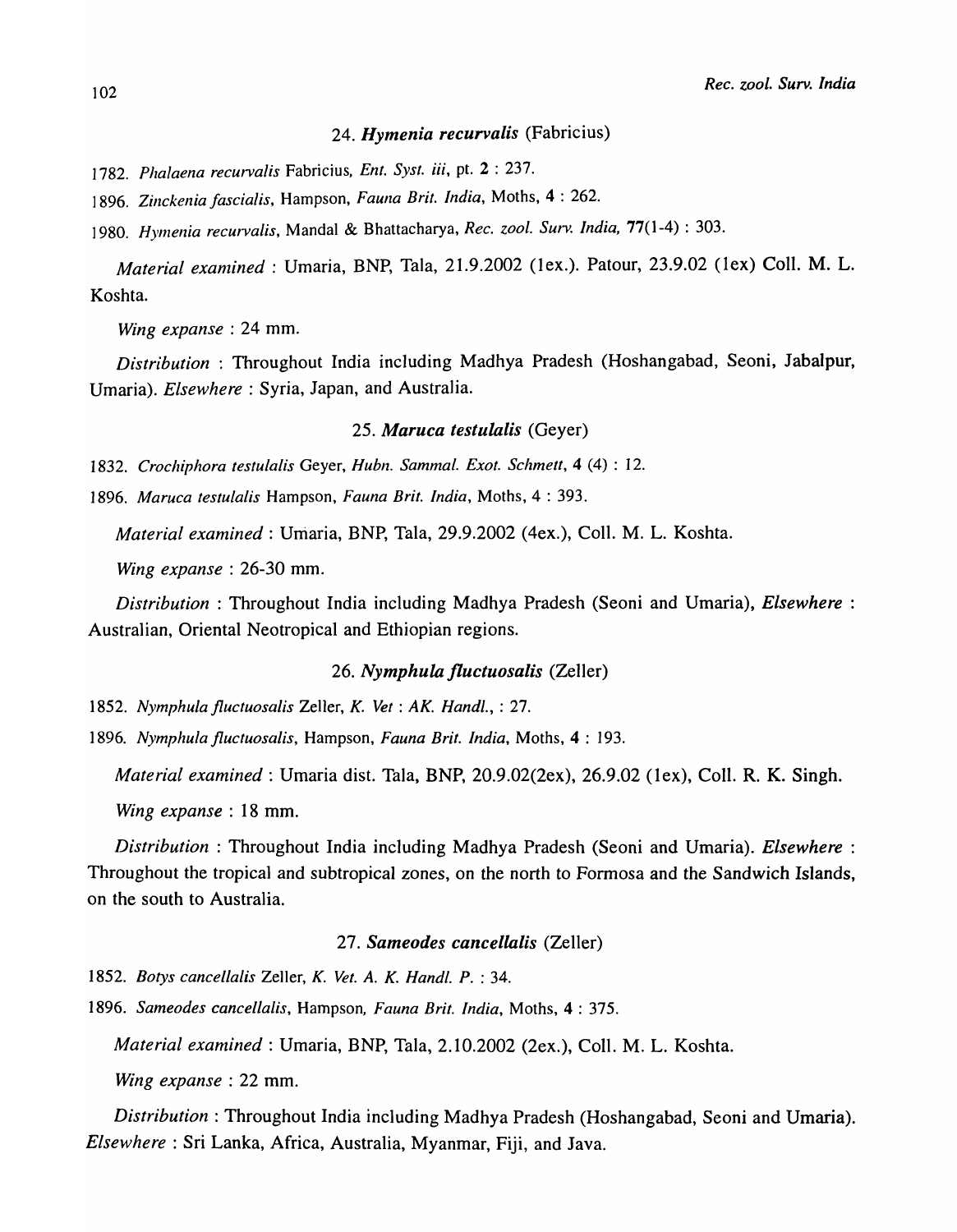## *28. Synclera traducalis* (Zeller)

- 1852. *Eudioptis traducalis* ZeIJer, *kgl. Vet. Akad. Handl. Lep. Micropt. Caffr.,* : 54.
- 1896. *Pagyda traducalis,* Hampson, *Fauna Brit. India,* Moths, 4 : 272.
- 1980. *Synclera traducalis,* MandaI & Bhattacharya, *Rec. zool. Surv. India,* 77 : 327.

*Material examined:* Umaria dist. BNP, Tala, 29.9.02 (lex), R. K. Singh.

*Wing expanse* : 22 mm.

*Distribution:* Throughout India including Madhya Pradesh (Seoni and Umaria). *Elsewhere :*  S. America, S. Africa, Aden, Syria, Palestine, Sri Lanka and Myanmar.

## *29. Tyspanodes linealis* (Moore)

1867. *Propachys linealis* Moore, *Proc. 200l. Soc. Lond.,* : 665.

1896. *Tyspanodes linealis,* Hampson, *Fauna Brit. India,* Moths, 4 : 298.

*Material examined:* Umaria, BNP, Tala, 3.10.2002 (4ex.), Coil. R. K. Singh.

*Wing expanse* : 28 mm.

*Distribution:* Throughout India including Madhya Pradesh (Umaria, Jabalpur), Sikkim, Himachal Pradesh and Andamans.

#### VII. Family LASIOCAMPIDAE

### *30. Estigena pardalis* Walker

1856. *Estigena pardalis* Walker, *Cat. Lep. Het. Brit. Mus.,* vi: 1435.

1892. *Estigena pardalis,* Hampson, *Fauna Brit. India,* Moths, 1: 424.

*Material examined:* Umaria dist. BNP, Tala, 3.10.02, (lex), Coil. D. K. Nema.

*Wing expanse* : 45 mm.

*Distribution.* : Throughout India including Madhya Pradesh (Mandla, Umaria). *Elsewhere:* Sri Lanka.

#### *31. Lebeda* sp.

1855. *Lebeda* Walker, *Cat. Lep. Het. Brit. Mus.,* vi : 1453.

1892. *Lebeda, Hampson, Fauna Briti. India, Moths, 1:407.* 

*Material examined:* Umaria, BNP, Tala, 22.9.2002 (lex.), ColI. M. L. Koshta.

*Distribution* : Throughout India including Madhya Pradesh (Seoni and Umaria), Himalayas, Assam hills and Sylhet.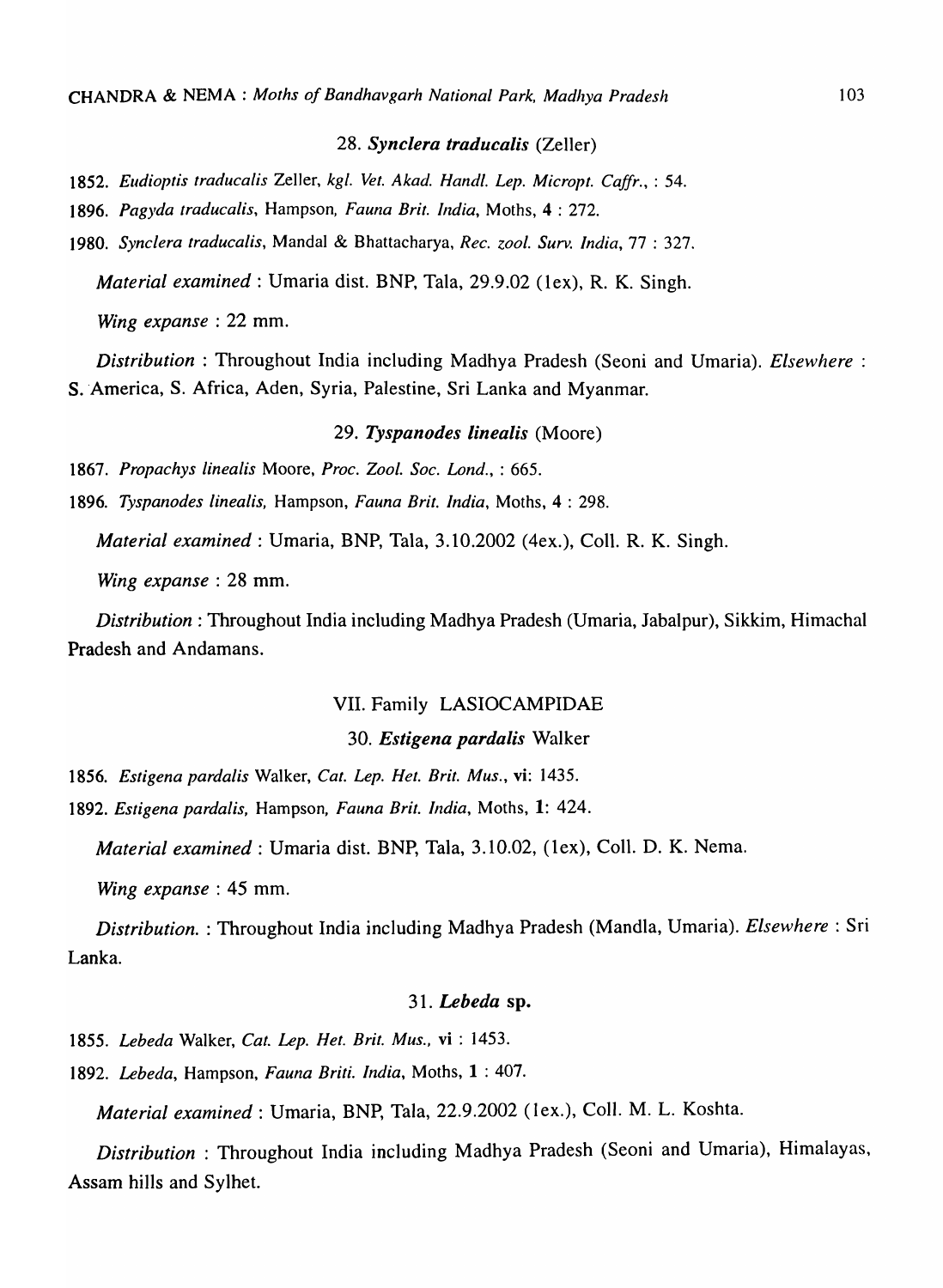## VIII. Family ARCTIDAE

*32. Creatonotus gangis* (Linnaeus)

*1764. Phalaena gang is* Linnaeus, *Amoen. Acad.,* 6: 410.

*1991. Creatonotus gangis,* Mandai & Ghosh, *Fauna of Tripura, Rec. zool. Surv. India,* 88 (3&4): 313-314.

*Material examined:* Umaria, BNP, Tala, 29.9.2002, (lex.), Coli. R. K. Singh.

*Wing expanse* : 40mm.

*Distribution:* Throughout India including Madhya Pradesh (Indore, Hoshangabad, Chhindwara and Umaria), West Bengal, Maharashtra, Gujarat, Andhra Pradesh, Kerala, Tamil Nadu, Assam, Meghalaya, Arunachal Pradesh and Tripura. *Elsewhere:* Myanmar, Sri Lanka, Western Malaysia, Java, Australia, China, Pakistan and Nepal.

# *33. Creatonotus lactineus* Cramer

*1777. Creatonotus lactineus* Cramer, *Pap. Exot.,* 2 : 133.

*1894. Creatonotus* lactineu~, Hampson, *Fauna Brit. India,* Moths, 2 : 27.

*Material examined:* Umaria, BNP, Tala, 25.9.2002 (6ex.), Coll. M. L. Koshta.

*Wing expanse* : 56-66 mm.

*Distribution* : Throughout India including Madhya Pradesh (Seoni and Umaria). *Elsewhere :*  Myanmar, Sri Lanka, China and Java.

# *34. Olepa ricini* (Fabricius)

*1775. Bombyx ricini* Fabricius, *Syst. En!.,* : 583.

- *1894. Arctia ricini,* Hampson, *Fauna Brit. India,* Moths, 2 : 17.
- *1982. Olepa ricini,* Arora & Chauchury, *Arctiidae of North-East India, Zoological Survey of India, Technical Monograph* No.6: 21.

*Material examined:* Umaria, BNP, Tala, 30.9.2002, (6ex.), ColI. R. K. Singh.

*Wing expanse:* 38-48 mm.

*Distribution*: Throughout India including Madhya Pradesh (Mandla, Umaria). *Elsewhere* : Sri Lanka and Bangladesh.

#### IX. Family HYPSIIDAE

*35. Asota caricae* (Fabricius)

*1792. Noctua caricae* Fabricius, *Syst. Ent.,* 3, 2 : 27.

- *1892. Hypsa alciphron,* Hampson, *Fauna Brit. India,* Moths, 1 : 502.
- *1982. Asota caricae,* Barlow, *An introduction to the Moths of South East Asia: 77.*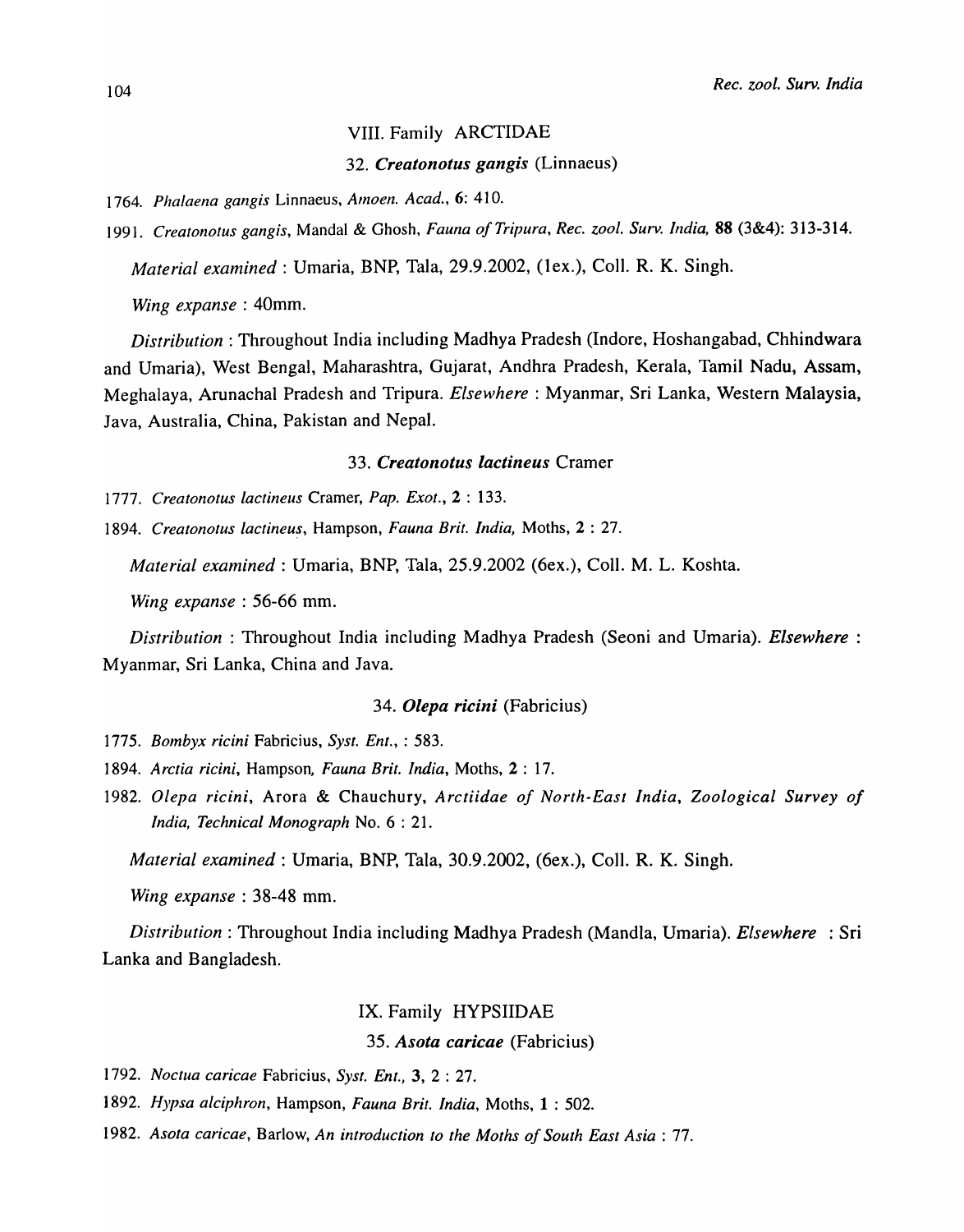*Material examined:* Umaria, BNP, Tala, 26.9.2002, (lex.), ColI. R. K. Singh.

*Wing expanse* : 68 mm.

*Distribution* : Throughout India including Madhya Pradesh (Seoni and Umaria). *Elsewhere* : Myanmar, Sri Lanka, Penang, Java, Amboina, Ceram, New Guinea, New Hebrides, Solomons, and New Ireland.

# X. Family NOCTUIDAE

# 36. Cetola dentata Walker

*1855. Cetola dentata* Walker, *Cat. Lep. Het. Brit. Mus.,* V : 1016.

*1886. Cetola dentata,* Cotes & Swinhoe., *Cat. Moths of India: 174.* 

*1894. Cetola dentata,* Hampson, *Fauna Brit. India,* Moths, 2 : 434.

*Material examined:* Umaria dist. BNP, Tala, 27.9.02 (2ex), R. K. Singh.

*Wing expanse* : 46 mm.

*Distribution* : Throughout India including Madhya Pradesh (Indore and Umaria). *Elsewhere* : Nepal.

#### *37. Chrysodeixis eriosoma* (Doubleday)

- *1843. Plusia eriosoma* Doubleday, *Dieffenbach s New Zealand,* 2 : 285.
- *1894. Plusia eriosoma,* Hampson, *Fauna Brit. India,* Moths, 2 : 569-570.
- *1985. Chrysodeixis eriosoma,* Holloway, *The Moths of Borneo, The Malayan Nature Journal,* 38(3&4) : 289.

*Material examined:* Umaria, BNP, Tala, 23.9.2002 (lex.), ColI. M. L. Koshta.

*Wing expanse* : 42 mm.

*Distribution:* Throughout India including Madhya Pradesh (Jabalpur, Seoni and Umaria). *Elsewhere:* North and South America, Japan, China, and Australasian regions.

# *38. Episparis varia lis* Walker

*1858. Episparis varialis* Walker, *Cat. Lep. Het. B. M.,* xvi: 7.

*1888. Episparis va ria lis* , Cotes & Swinhoe, *Cat. Moths of India,* : 435.

*1894. Episparis varialis,* Hampson, *Fauna Brit. India,* Moths, 2 : 543.

*Material examined:* Umaria, BNP, Tala, 25.9.2002, (2ex.), ColI. R. K. Singh.

*Wing expanse* : 60 mm.

*Distribution* : Peninsular India including Madhya Pradesh (Indore, Seoni and Umaria) and Andamans. *Elsewhere:* Sri Lanka.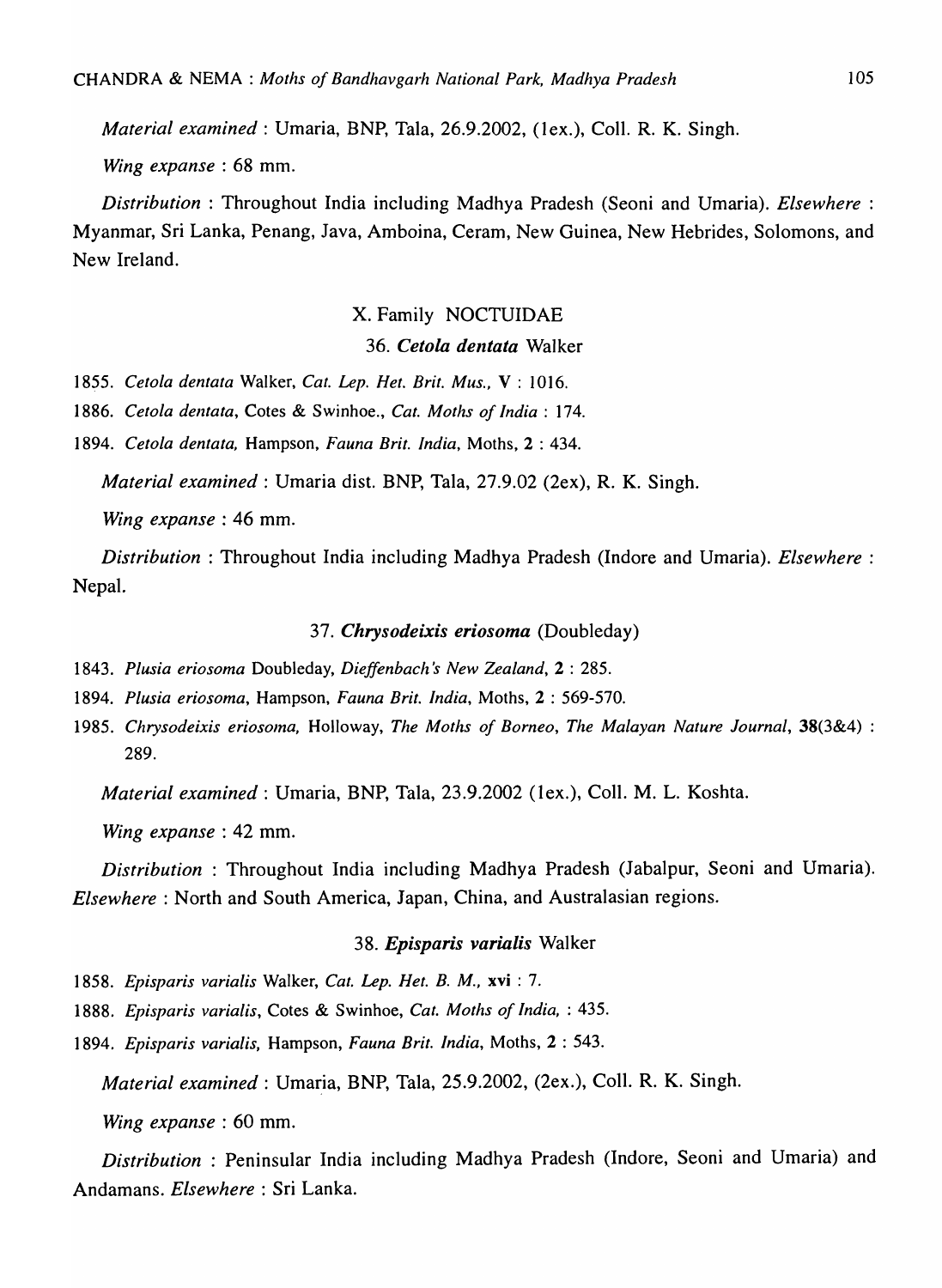## *39. Ercheia multilinea* Swinhoe

*1902. Ercheia multilinea* Swinhoe, *Ann. Mag. Nat. Hist.,* 7 : 84.

*1985. Ereheia multilinea,* Lutz & Kobes, *Heteroeera Sumatrana,* Band, 4 : 38.

*Material examined:* Umaria dist. BNP, Tala, 3.10. 2002(lex.), Coli. R. K. Singh.

*Wing expanse* : 50 mm.

*Distribution* : Throughout India including Madhya Pradesh (Seoni and Umaria). *Elsewhere* : Malaya, Borneo, Sumatra and Philippines.

## *40. Grammodes geometrica* (Fabricius)

*1775. Noetua geometriea* Fabricius, *Syst. Ent.,* : 599.

*1991. Grammodes geometrica,* MandaI and Maulik, *Fauna oj Orissa,* Zool. Surv. India, 3 : 219.

*Material examined:* Umaria dist. BNP, Tala, 28.9.02 (lex) Col1. R. K. Singh.

*Wing expanse* : 45 mm.

*Distribution* : Throughout India including Madhya Pradesh (Seoni, Mandla, Umaria), Orissa, West Bengal, Sikkim, Assam, Uttar Pradesh, Maharashtra, Andman & Nicobar Islands, Punjab, Karnataka and Tamil Nadu. *Elsewhere:* Bangladesh, Southern Myanmar, Sri Lanka, Singapore, Java, Pulo Lant and Taiwan.

#### *41. Helicoverpa armigera* (Hubner)

*1804. Noctua armigera* Hubner, *Samml. Eur. Schmett. Noet.,* ii : 180.

*1896. Heliothis armigera,* Hampson, *Fauna Brit. India,* Moths, 2 : 174-175.

*1989. Helicoverpa armigera,* Holloway, *The Moths of Borneo, Malayan Nature Journal,* 42(2&3) : 75.

*Material examined:* Umaria dist. BNP, Tala, 26.9.02 (3ex) ColI. R. K. Singh.

*Wing expanse* : 31-41 mm.

*Distribution:* Throughout India including Madhya Pradesh (Jabalpur, Shivpuri and Umaria). *Elsewhere:* Universally distributed.

## *42. Helicoverpa assulta* Guen'ee

*1852. Heliothis assulta* Guen'ee, *Hist. Nat. lnsectes, Spec. gen. lipid,* 6 : 178.

*1989. Helicoverpa assulta, Holloway, The Malayan Nature Journal, Malayan Nature Society,* Malaysia, 42  $(2&3): 75.$ 

*Material examined:* Umaria, BNP, Tala, 26.9.02 (lex) CoIl. R. K. Singh.

*Wing expanse* : 22 mm.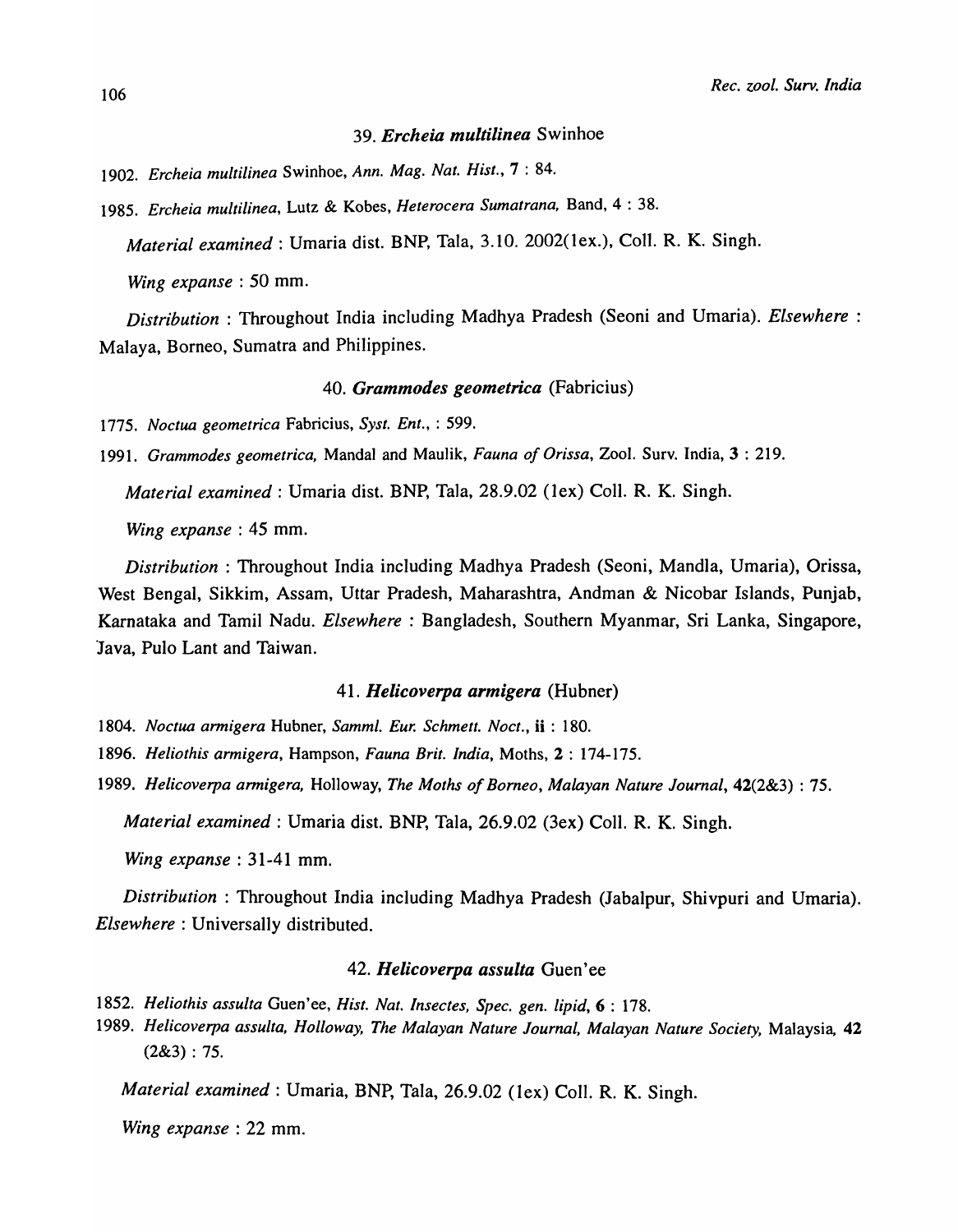*Distribution:* Throughout India including Madhya Pradesh (Chhindwara, Umaria and Mandla). *Elsewhere:* Old World tropics.

#### *43. Ophiusa honesta* (Hubner)

*1806. Thyas honesta* Hubner, *Samml. Exot. Schmett.* II Index, : 4.

*1888. Thyas honesta,* Cotes & Swinhoe, *Cat. Moths of India,* : 398.

*1894. Ophiusa honesta,* Hampson, *Fauna Brit. India,* Moths, 2 : 504.

*Material examined:* Umaria, BNP, Tala, 24.9.2002 (lex.), Gate of BNP, 22.9.2002 (lex.), CoIl. M. L. Koshta.

*Wing expanse* : 98 mm.

*Distribution* : Throughout India including Madhya Pradesh (Umaria) and Chhattisgarh. *Elsewhere:* Sri Lanka.

# *44. Ophiusa joviana* (Cramer)

1782. *Phalaena joviana* Cramer, *Pap. Exot.* **iv,** : 399.

*1888. Ophiusa joviana,* Cotes & Swinhoe, *Cat. Moths of India,* : 410.

*1894. Ophiusa joviana,* Hampson, *Fauna Brit. India,* Moths, 2 : 499.

*Material examined:* Umaria, Tala, BNP, 21.9.2002 (lex.), CoIl. M. L. Koshta.

*Wing expanse* : 54 mm.

*Distribution:* Throughout India including Madhya Pradesh (Indore, Chhindwara and Umaria) *Elsewhere:* Sri Lanka, Myanmar and Java.

## *45. Ophiusa triphaenoides* Walker

*1858. Ophiusa triphaenoides* Walker, *Cat. Lep. Het. Brit. Mus.,* xiv: 1358.

*1888. Minucia triphaenoides,* Cotes & Swinhoe, *Cat. Moths of India,* : 400.

*1894. Ophiusa triphaenoides,* Hampson, *Fauna Brit. India,* Moths, 2 : 505.

*Material examined:* Umaria, BNP, Tala, 30.9.2002 (lex.), CoIl. R.K. Singh.

*Wing expanse* : 60 mm.

*Distribution:* Throughout India including Madhya Pradesh (Indore and Umaria). *Elsewhere:*  Taiwan.

#### *46. Spirama retorta* Cramer

*1779-83. Spirama retorta* Cramer, *Pap Exot.,* 2 : 116.

*1894. Spirama retorta,* Hampson, *Fauna Brit. India,* Moths, 2 : 553.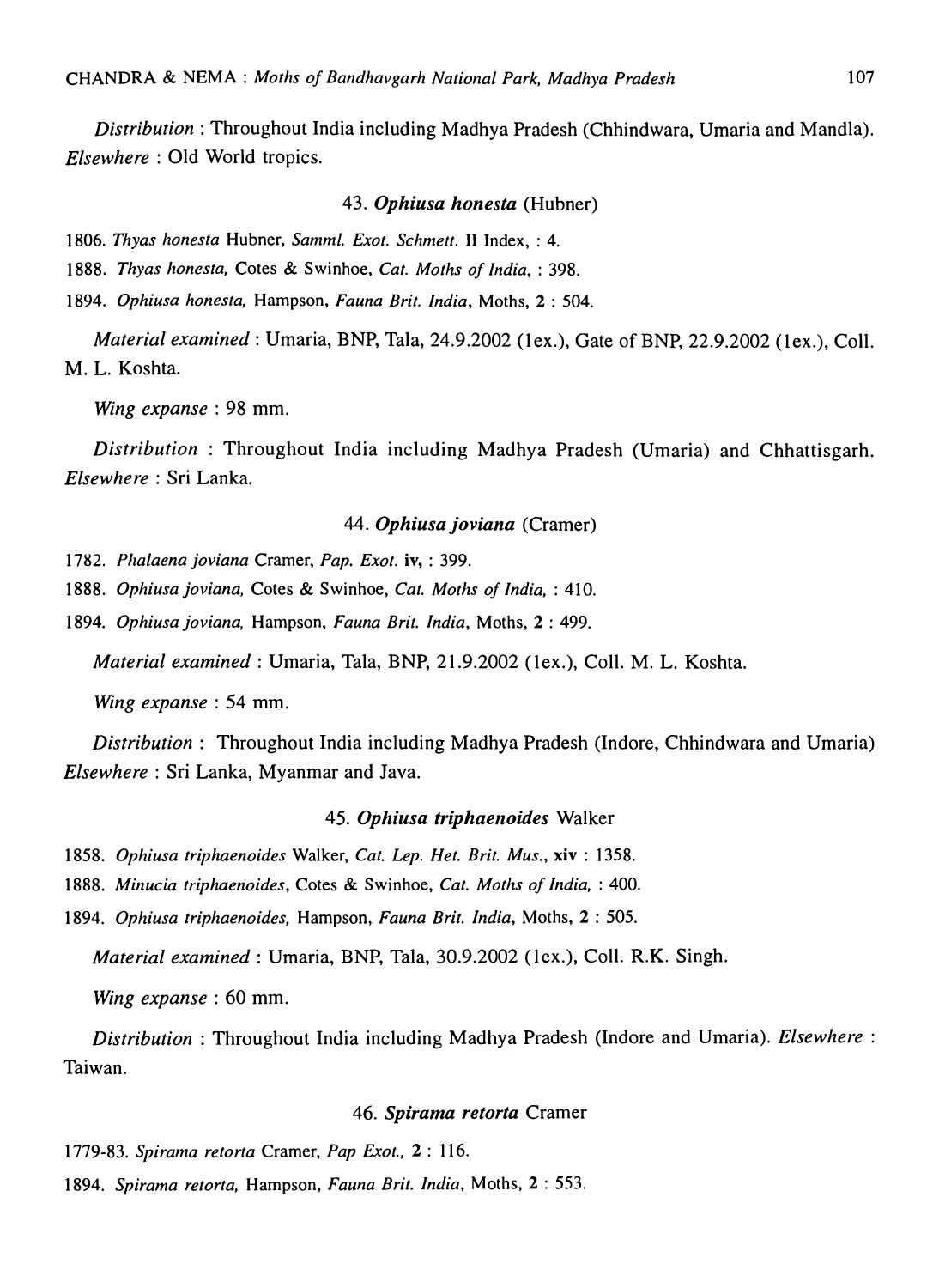*Material examined* : Umaria, BNP, Tala, 29.9.02 (1ex), Coll. R. K. Singh.

*Wing expanse:* 66 mm.

*Distribution:* Throughout India including Madhya Pradesh (Seoni and Umaria). *Elsewhere:* Sri Lanka, Myanmar, China, Japan, and Java.

## *47. Spodoptera litura* Fabricius

*1775. Noctua litura* Fabricius, *Syst. Ent.,* : 601.

*1991. Prodenia litura,* MandaI and Maulik, *Fauna of Orissa, Zool. Surv. India,* 3 : 212.

*1989. Spodoptera litura,* Holloway, *The Malayan Nature journal, Malayan Nature Society, Malaysia, 42*   $(2&3):136.$ 

*Material examined: Umaria, BNP, Tala, 21.9.2002 (4ex.), Coll. M. L. Koshta. Wing expanse* : 36-40 mm.

*Distribution-Throughout* India including Madhya Pradesh (Hoshangabad, Umaria), West Bengal, Sikkim, Orissa, Tripura, Himachal Pradesh, Uttar Pradesh, Punjab, Maharashtra, Karnataka, Tamil Nadu and Kerala. *Elsewhere:* Nepal, Southern Myanmar, Sri Lanka, Singapore, Borneo Java and Taiwan of oriental and also Australo-Papuan, Ethiopian, Palaearctic and Hawaiian Regions.

#### *48. Trigonodes hyppasia* (Cramer)

*1775. Phalaena (Noctua) hyppasia,* Cramer, *Pap. Exot.,* 3 : 250.

*1888. Trigonodes hyppasia,* Cotes & Swinhoe, *Cat. Moths of India,* : 413.

*1894. Trigonodes hyppasia,* Hampson, *Fauna Brit. India,* Moths, 2 : 527.

*Material examined: Umaria, BNP, Tala, 19.9.2002, (5ex.), Coll. M. L. Koshta.* 

*Wing expanse* : 40-46 mm.

*Distribution* : Throughout India including Madhya Pradesh (Seoni and Umaria). *Elsewhere* : Africa, Mauritius, Madagascar, China, Taiwan, Sri Lanka, Myanmar, Java and Australasia.

# SUMMARY

The paper deals with systematic account of 48 species of moths belonging to 42 genera and 10 families from Bandhavgarh National Park. Of these, 2 species *(Diaphania bivitralis* (Guen'ee) *Ophiusa honesta* (Hubner) are reported for the first time from Madhya Pradesh.

#### ACKNOWLEDGEMENTS

The authors are grateful to Dr. J. R. B. Alfred, Director, Zoological Survey of India, Kolkata, for providing the necessary facilities and encouragement.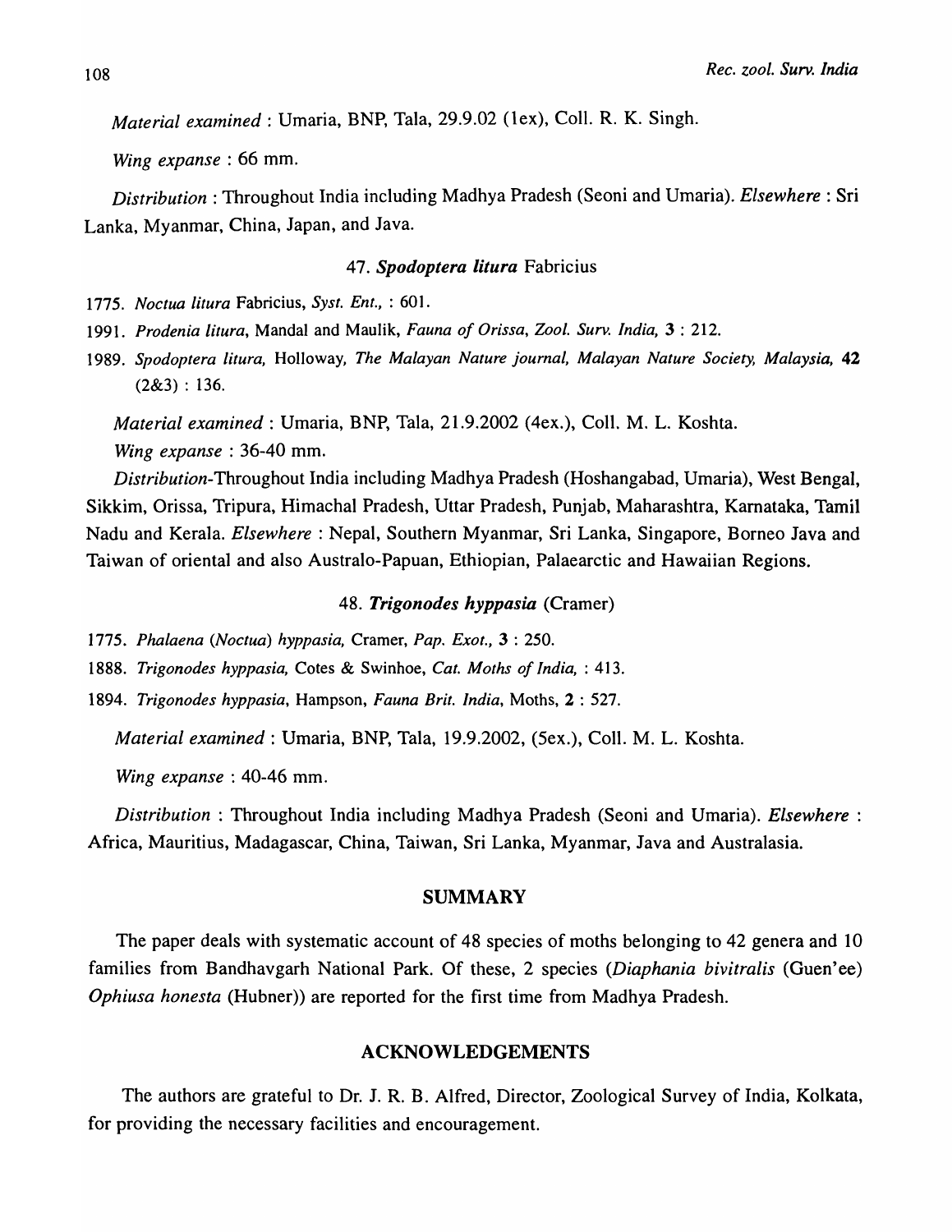## REFERENCES

- Arora, G.S. and Chauchury, M. 1982. Arctiidae of North-East India, *Zoological Survey of India, Technical Monograph* No.6: 21.
- Bell, T.R.D. and Scott, F.B. *1937.Fauna of British India* Moths-5 : 1-533.
- Cotes, E.C. and Swinhoe, C. 1886-1889. *A catalogue of Moths of India: 1-801.*
- Hampson, G. F. 1894. *Fauna of British India,* Dr W. Junk b. v. Publishers, The Hague, Moths-I: 1-527.
- Hampson, G.F. 1894. *Fauna of British India,* Dr W. Junk b. v. Publishers, The Hague, Moths-2 : 1-528.
- Hampson, G.F. 1895. *Fauna of British India,* Dr W. Junk b. v. Publishers, The Hague, Moths-3 : 1-517.
- Hampson, G.F. 1896. *Fauna of British India,* Dr W. Junk h. v. Publishers, The Hague, Moths-4 : 1-595.
- Holloway, J.D. 1985. *The Moths of Borneo, The Malayan Nature Journal,* 38(3&4) : 289.
- Holloway, J.D. 1987. *The Moths of Borneo,* 3 : 174.
- Holloway, J.D. 1989. *The Moths of Borneo, Malayan Nature Journal,* 42(2&3) : 75, 136.
- Holloway, J.D. 1996. *Malayan Nature Journal,* Malayan Nature Society, 47 (1&2) : 166.
- Kobes Lutz, W.R. 1985. *Heterocera Sumatrana,* Band, 4 : 38.
- MandaI, D.K. and Bhattacharya, 1980. Pyraustinae from Andaman Island, *Rec. zool. Surv. India,*  77 : 293-342.
- MandaI, D.K. and Ghosh, S.K. 1991. On little-known Moths of Tripura, India *Rec. zool. Surv. India,* 88 (3&4) : 299-334.
- MandaI, D.K. and Maulik, D.R. 1991. *Fauna of Orissa* (Noctuidae, Sphingidae). *Zool Surv. India,*  Part-3 : 209-234.
- MandaI, D.K. and MauIik, D.R. 1997. *Fauna of West Bengal* (Sphingidae, Lasiocampidae, Lymantridae) *Zool. Surv. India,* Part-7 : 613-688.